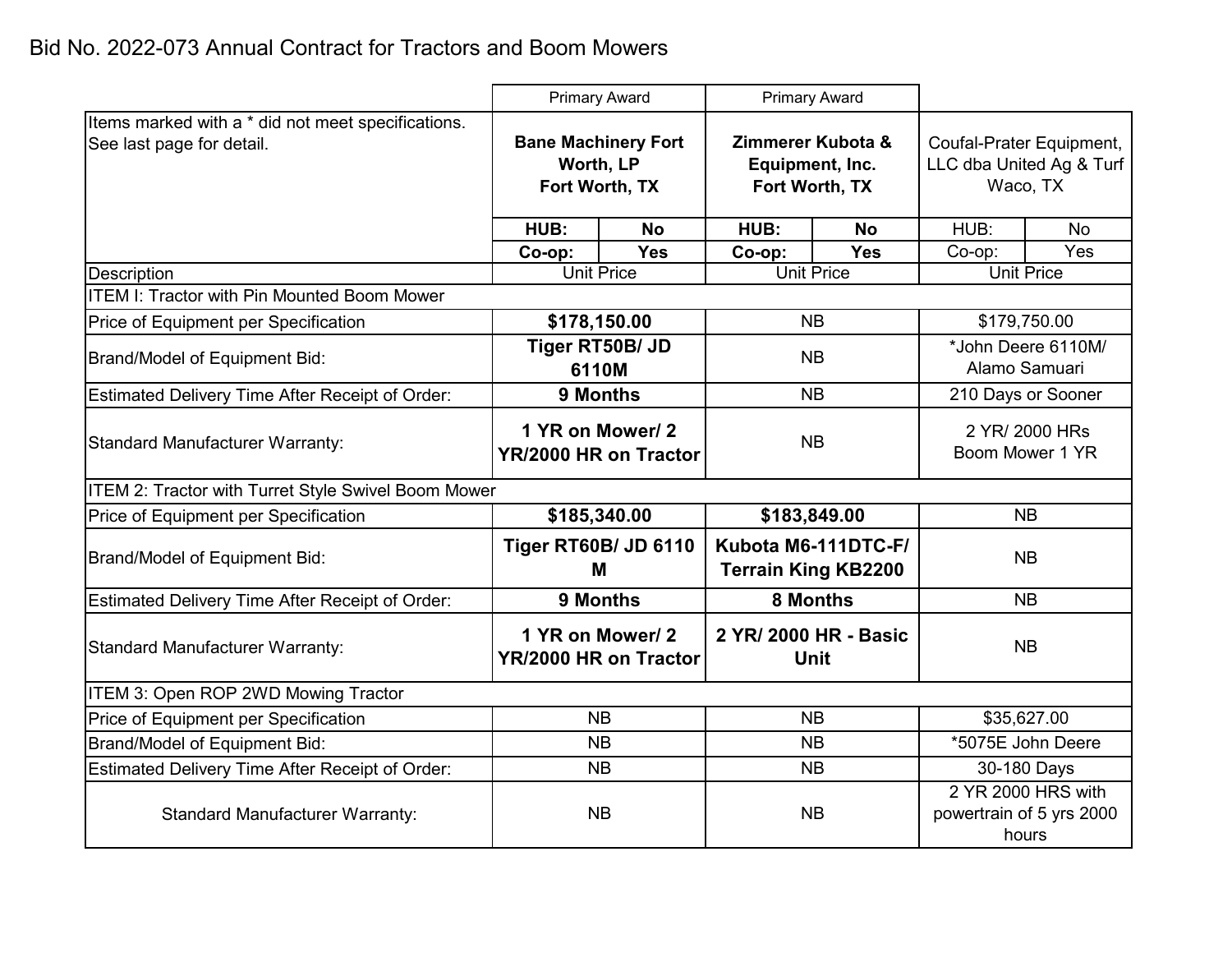|                                                                                 | <b>Primary Award</b>                                      |            | <b>Primary Award</b>                                   |                                                                                        |                                                                  |                   |  |
|---------------------------------------------------------------------------------|-----------------------------------------------------------|------------|--------------------------------------------------------|----------------------------------------------------------------------------------------|------------------------------------------------------------------|-------------------|--|
| Items marked with a * did not meet specifications.<br>See last page for detail. | <b>Bane Machinery Fort</b><br>Worth, LP<br>Fort Worth, TX |            | Zimmerer Kubota &<br>Equipment, Inc.<br>Fort Worth, TX |                                                                                        | Coufal-Prater Equipment,<br>LLC dba United Ag & Turf<br>Waco, TX |                   |  |
|                                                                                 | HUB:                                                      | <b>No</b>  | HUB:                                                   | <b>No</b>                                                                              | HUB:                                                             | <b>No</b>         |  |
|                                                                                 | Co-op:                                                    | <b>Yes</b> | Co-op:                                                 | <b>Yes</b>                                                                             | Co-op:                                                           | Yes               |  |
| <b>Description</b>                                                              | <b>Unit Price</b>                                         |            | <b>Unit Price</b>                                      |                                                                                        | <b>Unit Price</b>                                                |                   |  |
| ITEM 4: Open ROP 4WD Mowing Tractor                                             |                                                           |            |                                                        |                                                                                        |                                                                  |                   |  |
| Price of Equipment per Specification                                            | <b>NB</b>                                                 |            | \$44,939.00                                            |                                                                                        | \$48,103.00                                                      |                   |  |
| <b>Brand/Model of Equipment Bid:</b>                                            | NB                                                        |            | Kubota M7060HD12                                       |                                                                                        | *5075E John Deere                                                |                   |  |
| Estimated Delivery Time After Receipt of Order:                                 | <b>NB</b>                                                 |            | <b>6 Months</b>                                        |                                                                                        | 30-180 Days                                                      |                   |  |
| <b>Standard Manufacturer Warranty:</b>                                          | <b>NB</b>                                                 |            | 2 YR/ 2000 HR - Basic<br><b>Unit</b>                   |                                                                                        | 2 YR 2000 HRS with<br>powertrain of 5 yrs 2000<br>hours          |                   |  |
| ITEM 5: 4WD Mowing Tractor with ROP Cab                                         |                                                           |            |                                                        |                                                                                        |                                                                  |                   |  |
| Price of Equipment per Specification                                            | <b>NB</b>                                                 |            | \$55,961.00                                            |                                                                                        | \$55,893.00                                                      |                   |  |
| Brand/Model of Equipment Bid:                                                   |                                                           | <b>NB</b>  |                                                        | Kubota M7060HDC12                                                                      |                                                                  | *5075E John Deere |  |
| Estimated Delivery Time After Receipt of Order:                                 | <b>NB</b>                                                 |            | <b>6 Months</b>                                        |                                                                                        | 30-180 Days                                                      |                   |  |
| Standard Manufacturer Warranty:                                                 | <b>NB</b>                                                 |            | 2 YR/ 2000 HR - Basic<br><b>Unit</b>                   |                                                                                        | 2 YR 2000 HRS with<br>powertrain of 5 yrs 2000<br>hours          |                   |  |
| ITEM 6: Single Spindle 6 FT. Rotary Cutter                                      |                                                           |            |                                                        |                                                                                        |                                                                  |                   |  |
| Price of Equipment per Specification                                            | <b>NB</b>                                                 |            |                                                        | \$9,975.00                                                                             | \$8,603.00                                                       |                   |  |
| Brand/Model of Equipment Bid:                                                   | <b>NB</b>                                                 |            | <b>Bush Hog BH516</b>                                  |                                                                                        | *HX6 John Deere                                                  |                   |  |
| Estimated Delivery Time After Receipt of Order:                                 | <b>NB</b>                                                 |            | 90 Days                                                |                                                                                        |                                                                  | 30 Days           |  |
| <b>Standard Manufacturer Warranty:</b>                                          | <b>NB</b>                                                 |            |                                                        | 10 YR Limited on<br>Greabox, 1 YR limited<br>on Remainder of unit<br>execpt wear items | 12 Months                                                        |                   |  |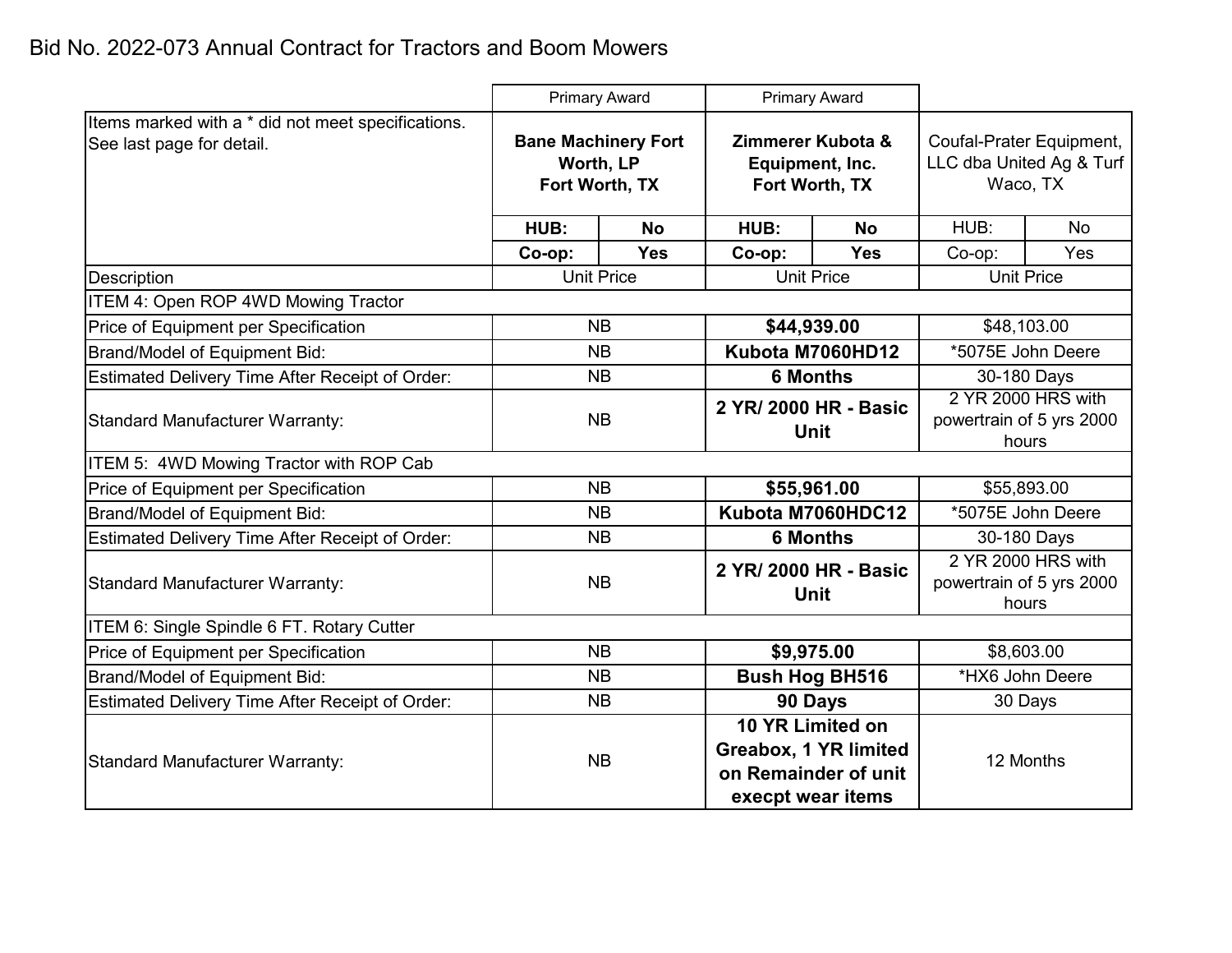|                                                                                 | <b>Primary Award</b>                                      |            | <b>Primary Award</b>                                                    |            |                                                                                                                                                                                                               |           |
|---------------------------------------------------------------------------------|-----------------------------------------------------------|------------|-------------------------------------------------------------------------|------------|---------------------------------------------------------------------------------------------------------------------------------------------------------------------------------------------------------------|-----------|
| Items marked with a * did not meet specifications.<br>See last page for detail. | <b>Bane Machinery Fort</b><br>Worth, LP<br>Fort Worth, TX |            | Zimmerer Kubota &<br>Equipment, Inc.<br>Fort Worth, TX                  |            | Coufal-Prater Equipment,<br>LLC dba United Ag & Turf<br>Waco, TX                                                                                                                                              |           |
|                                                                                 | HUB:                                                      | <b>No</b>  | HUB:                                                                    | <b>No</b>  | HUB:                                                                                                                                                                                                          | <b>No</b> |
|                                                                                 | Co-op:                                                    | <b>Yes</b> | Co-op:                                                                  | <b>Yes</b> | Co-op:                                                                                                                                                                                                        | Yes       |
| Description                                                                     | <b>Unit Price</b>                                         |            | <b>Unit Price</b>                                                       |            | <b>Unit Price</b>                                                                                                                                                                                             |           |
| <b>Optional Pricing</b>                                                         |                                                           |            |                                                                         |            |                                                                                                                                                                                                               |           |
| Terms for Extended Warranty Item 1:                                             | <b>NB</b>                                                 |            | <b>NB</b>                                                               |            | Alamo - \$5250<br>John Deere tractor only<br>powertrain 4 years 4000 hr<br>\$2155 with/ \$250<br>deductible.<br>John Deere tractor only<br>comprehensive 4 years<br>4000 hr \$2350 with/ \$250<br>deductible. |           |
| Terms for Extended Warranty for item 2:                                         |                                                           | <b>NB</b>  | \$4500<br><b>Kubota Orange</b><br>Protection + 2<br><b>YRS/2000 HRS</b> |            | <b>NB</b>                                                                                                                                                                                                     |           |
| Terms for Extended Warranty for item 3:                                         |                                                           | <b>NB</b>  | <b>NB</b>                                                               |            | John Deere tractor only<br>powertrain 60 months<br>4000 hr \$755 with/ \$250<br>deductible.<br>John Deere tractor only<br>comprehensive 48 months<br>4000 hr \$2369 with/ \$250<br>deductible.                |           |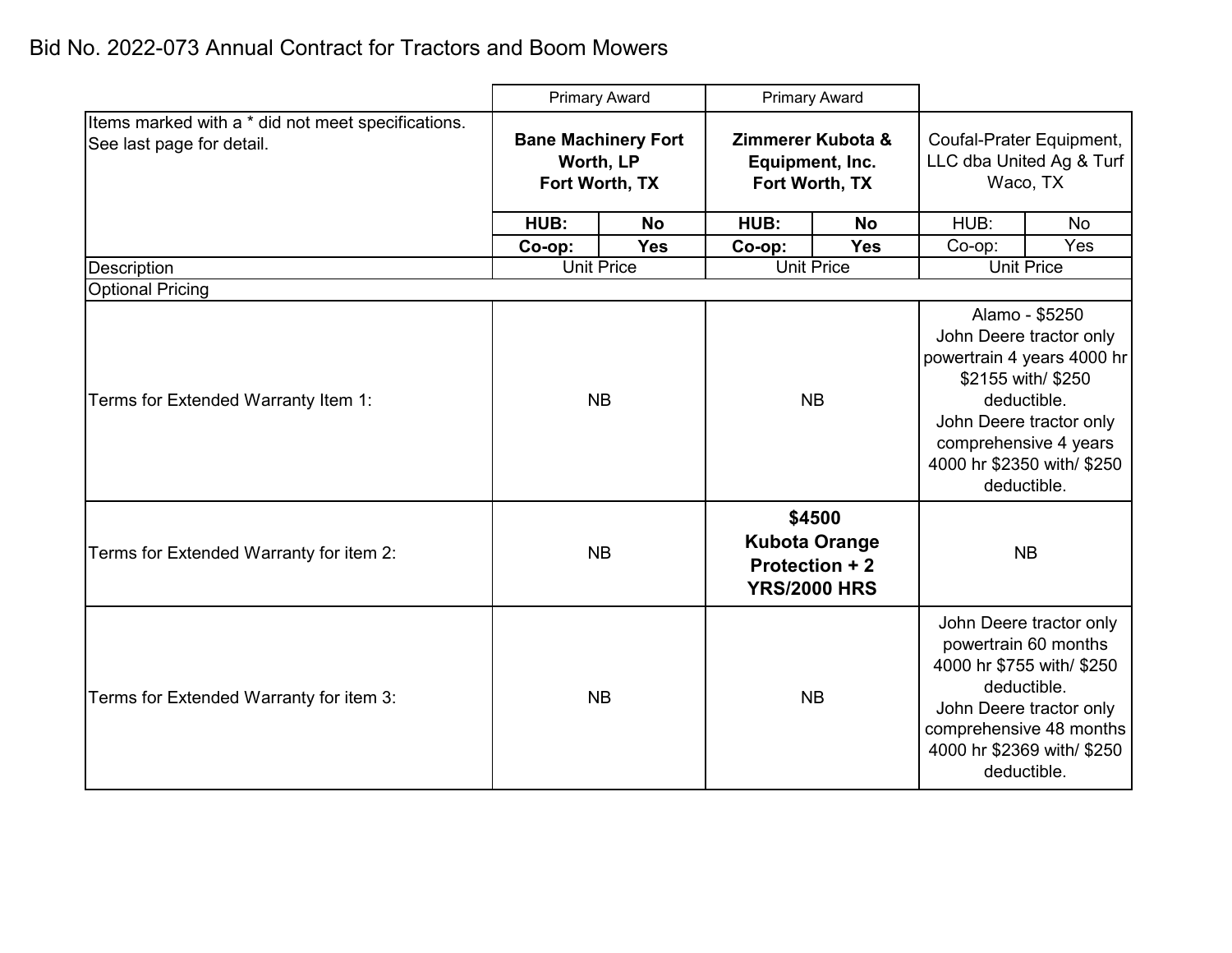|                                                                                 | <b>Primary Award</b>                                      |            | <b>Primary Award</b>                                                               |                   |                                                                                                                                                                                                |           |                                                        |  |                                                                  |  |
|---------------------------------------------------------------------------------|-----------------------------------------------------------|------------|------------------------------------------------------------------------------------|-------------------|------------------------------------------------------------------------------------------------------------------------------------------------------------------------------------------------|-----------|--------------------------------------------------------|--|------------------------------------------------------------------|--|
| Items marked with a * did not meet specifications.<br>See last page for detail. | <b>Bane Machinery Fort</b><br>Worth, LP<br>Fort Worth, TX |            |                                                                                    |                   |                                                                                                                                                                                                |           | Zimmerer Kubota &<br>Equipment, Inc.<br>Fort Worth, TX |  | Coufal-Prater Equipment,<br>LLC dba United Ag & Turf<br>Waco, TX |  |
|                                                                                 | HUB:                                                      | <b>No</b>  | HUB:                                                                               | <b>No</b>         | HUB:                                                                                                                                                                                           | <b>No</b> |                                                        |  |                                                                  |  |
|                                                                                 | $Co$ -op:                                                 | <b>Yes</b> | Co-op:                                                                             | <b>Yes</b>        | Co-op:                                                                                                                                                                                         | Yes       |                                                        |  |                                                                  |  |
| Description                                                                     | <b>Unit Price</b><br><b>Unit Price</b>                    |            |                                                                                    | <b>Unit Price</b> |                                                                                                                                                                                                |           |                                                        |  |                                                                  |  |
| Terms for Extended Warranty for item 4:                                         | <b>NB</b>                                                 |            | \$1,650.00<br><b>Kubota Orange</b><br>Protection + 2<br><b>YRS/2000 HRS</b>        |                   | John Deere tractor only<br>powertrain 60 months<br>4000 hr \$755 with/ \$250<br>deductible.<br>John Deere tractor only<br>comprehensive 48 months<br>4000 hr \$2369 with/ \$250<br>deductible. |           |                                                        |  |                                                                  |  |
| Terms for Extended Warranty for item 5:                                         |                                                           | <b>NB</b>  | \$1,650.00<br><b>Kubota Orange</b><br><b>Protection + 2</b><br><b>YRS/2000 HRS</b> |                   | John Deere tractor only<br>powertrain 60 months<br>4000 hr \$755 with/ \$250<br>deductible.<br>John Deere tractor only<br>comprehensive 48 months<br>4000 hr \$2369 with/ \$250<br>deductible. |           |                                                        |  |                                                                  |  |
| Extended Warranty for item 6:                                                   |                                                           | <b>NB</b>  |                                                                                    | <b>NB</b>         |                                                                                                                                                                                                | <b>NB</b> |                                                        |  |                                                                  |  |
| Terms:                                                                          | <b>NB</b>                                                 |            |                                                                                    | <b>NB</b>         | <b>NB</b>                                                                                                                                                                                      |           |                                                        |  |                                                                  |  |